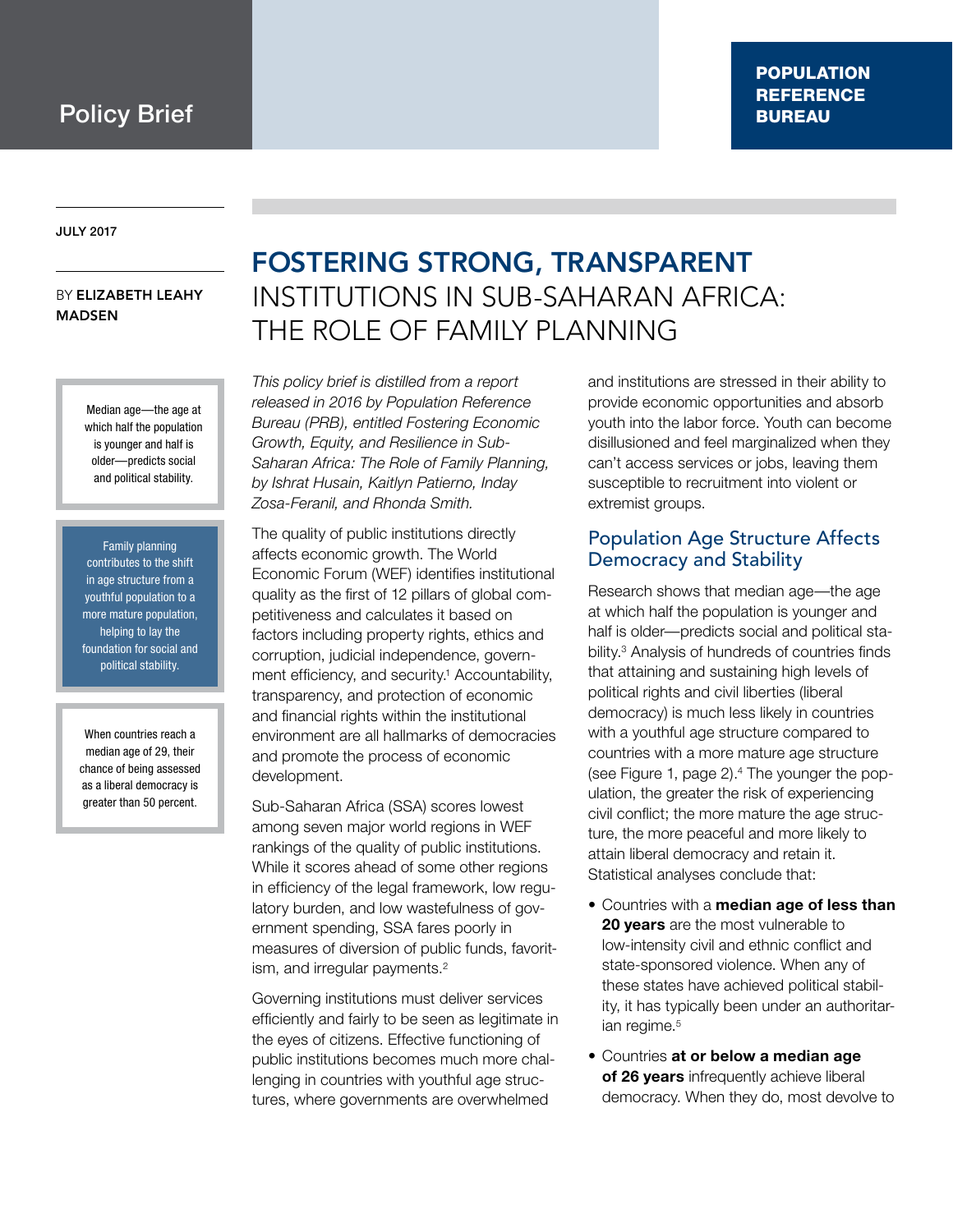#### **FIGURE 1**

Percent of Countries in Each Age Structure That Are Liberal Democracies



Note: In 2000, no countries were in the post-mature category. In 2015, three countries—Japan, Germany, and Italy—all liberal democracies, had post-mature age structures. **Source:** Richard Cincotta, "Who's Next? Age Structure and the Prospects of Democracy in North Africa and the Middle East." in *Population Change in Europe, the Middle East, and North Africa: Beyond the Demographic Divide*, Christiane Timmerman, ed., London: Ashgate, 2015.

partial democracy or autocracy within 10 years. Since the 1970s, about half of youthful countries that reverted to less democratic governance also experienced political violence during the decline.

• When countries reach **a median age of 29**, their chance of being assessed as a liberal democracy is greater than 50 percent. Democratic transitions occurred in states near this median age during the 1970s (Portugal, Greece, Spain) and more recently (South Korea, Taiwan, Brazil, and Tunisia). The probability of achieving liberal democracy increases as age structures mature. Furthermore, countries with this age structure profile typically have relatively high levels of educational attainment and have achieved middle-income status.6

Further declines in fertility may be necessary to achieve and maintain high levels of democracy in SSA. In countries with a youthful age structure, at least half of the population is younger than age 25. In SSA, the average median age is 18 years, and only four countries—three of which are small island states—have a median age above 25 (see Figure 2,

page 3). If fertility rates decline from an average of 5.1 children per woman in 2010-2015 to 3.2 children per woman in 2045-2050, more than 20 countries in SSA would have a median age above 25 by 2050, opening opportunities for greater stability and democracy.7

### Recommended Actions

#### Include demographic trends as an integral component of development strategies and plans.

Incorporating population age structure and its pathways for change into development planning can improve competitiveness and reduce vulnerability to economic and political shocks—leaving a country better prepared for the future. Effective development policies and programs must urgently address the current needs of the population, which is largely youthful in most SSA countries, to improve young people's economic prospects and mitigate the risk of civil conflict. Regional institutions and development partners can also use age structure analyses as a planning tool to identify countries with political risk and potential.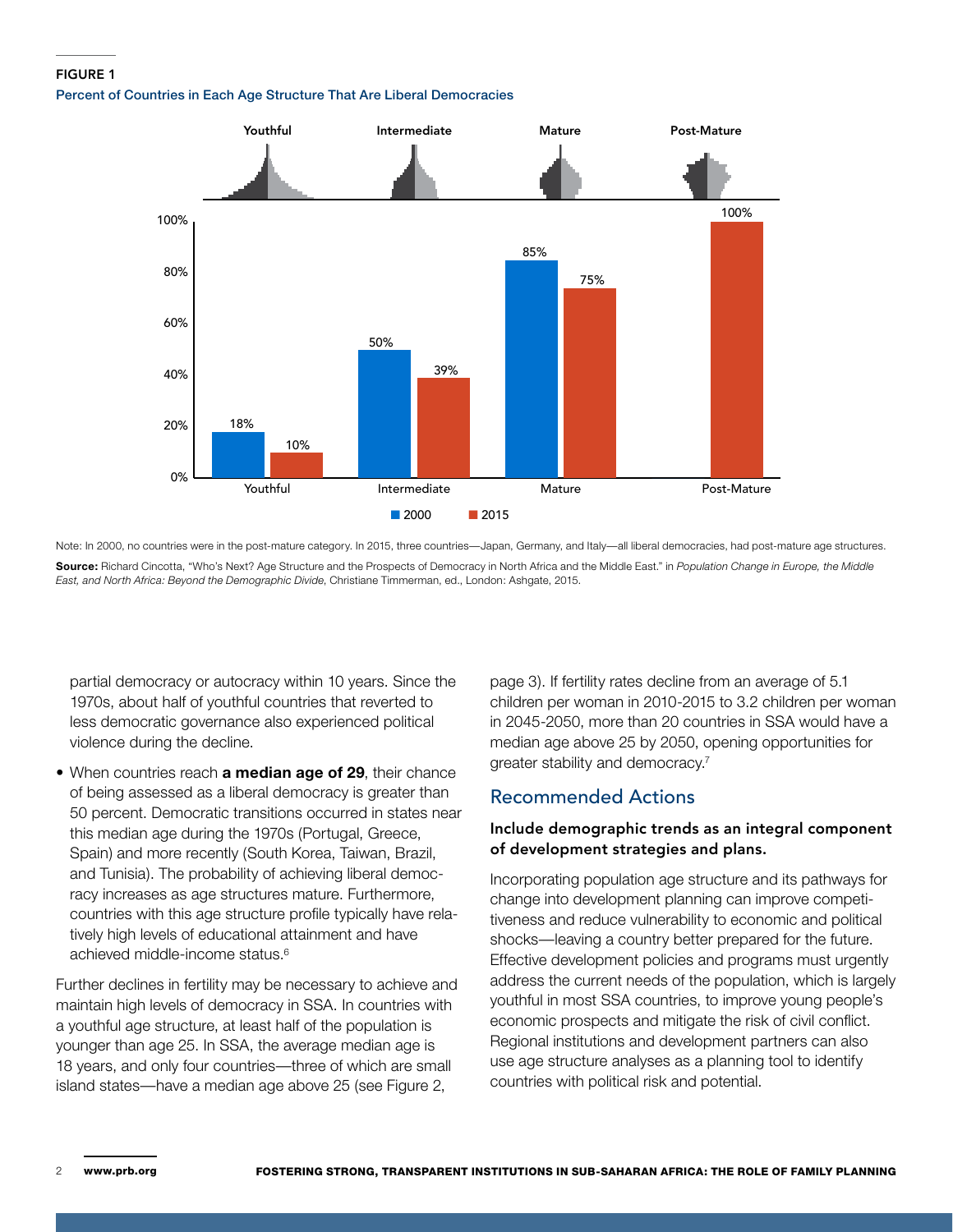#### Figure 2 Age Structures in Africa, 2015



**Source:** United Nations, *World Population Prospects: The 2017 Revision*.

#### Promote voluntary family planning to improve individual well-being and facilitate national development.

Voluntary family planning programs contribute to building democratic institutions by allowing women and couples to have the spacing and number of children they desire, thus reducing fertility and creating a more mature age structure. This translates to diminished pressure on the job market and fewer unemployed and underemployed youth, enabling an environment more conducive to cultivating strong democracies. Family planning directly contributes to smaller family size and to the shift in age structure from a youthful population to a more mature population, thus helping to lay the foundation for social and political stability—a cornerstone of robust national institutions. Strong voluntary family planning programs that reach marginalized minorities with quality services can also help reduce disparities in access within countries.

## References

- 1 World Economic Forum, *Global Competitiveness Report 2014-2015* (Geneva: World Economic Forum, 2014).
- 2 World Economic Forum, *Global Competitiveness Report 2016-2017* (Geneva: World Economic Forum, 2016).
- 3 Richard Cincotta, "Who's Next? Age Structure and the Prospects of Democracy in North Africa and the Middle East," in *Population Change in Europe, the Middle East, and North Africa: Beyond the Demographic Divide*, ed. Christiane Timmerman et al. (London: Ashgate, 2015); T. Dyson "On the Democratic and Demographic Transitions," *Population and Development Review* 38, supplement (2013): 83-102; H. Weber "Demography and Democracy: The Impact of Youth Cohort Size on Democratic Stability in the World," *Democratization* 1, no. 1 (2012): 1-23; and Richard Cincotta, "Demography as Early Warning: Gauging Future Political Transitions in the Age-Structural Time Domain," *Journal of Intelligence Analysis* 22, no. 2 (2015): 129-48.
- 4 As defined by Freedom House, countries with liberal democracies are defined as "Free." Countries assessed with lower levels of political rights and civil liberties are considered "Partly Free" or "Not Free"; Cincotta, "Who's Next?"; Dyson "On the Democratic and Demographic Transitions"; Weber, "Demography and Democracy"; and Cincotta, "Demography as Early Warning."
- 5 Henrik Urdal, "Youth Bulges and Violence," in *Political Demography: How Population Changes Are Reshaping Security and National Politics*, ed. J.A. Goldstone, E. Kaufmann, and M.D. Toft (Oxford: Oxford University Press, 2012); and Henrik Urdal, "A Clash of Generations? Youth Bulges and Political Violence," *International Studies Quarterly* 50, no. 3 (2006): 607-29.
- 6 Cincotta, "Who's Next?"
- 7 United Nations Population Division, *World Population Prospects: The 2017 Revision* (New York: United Nations Population Division, 2017).